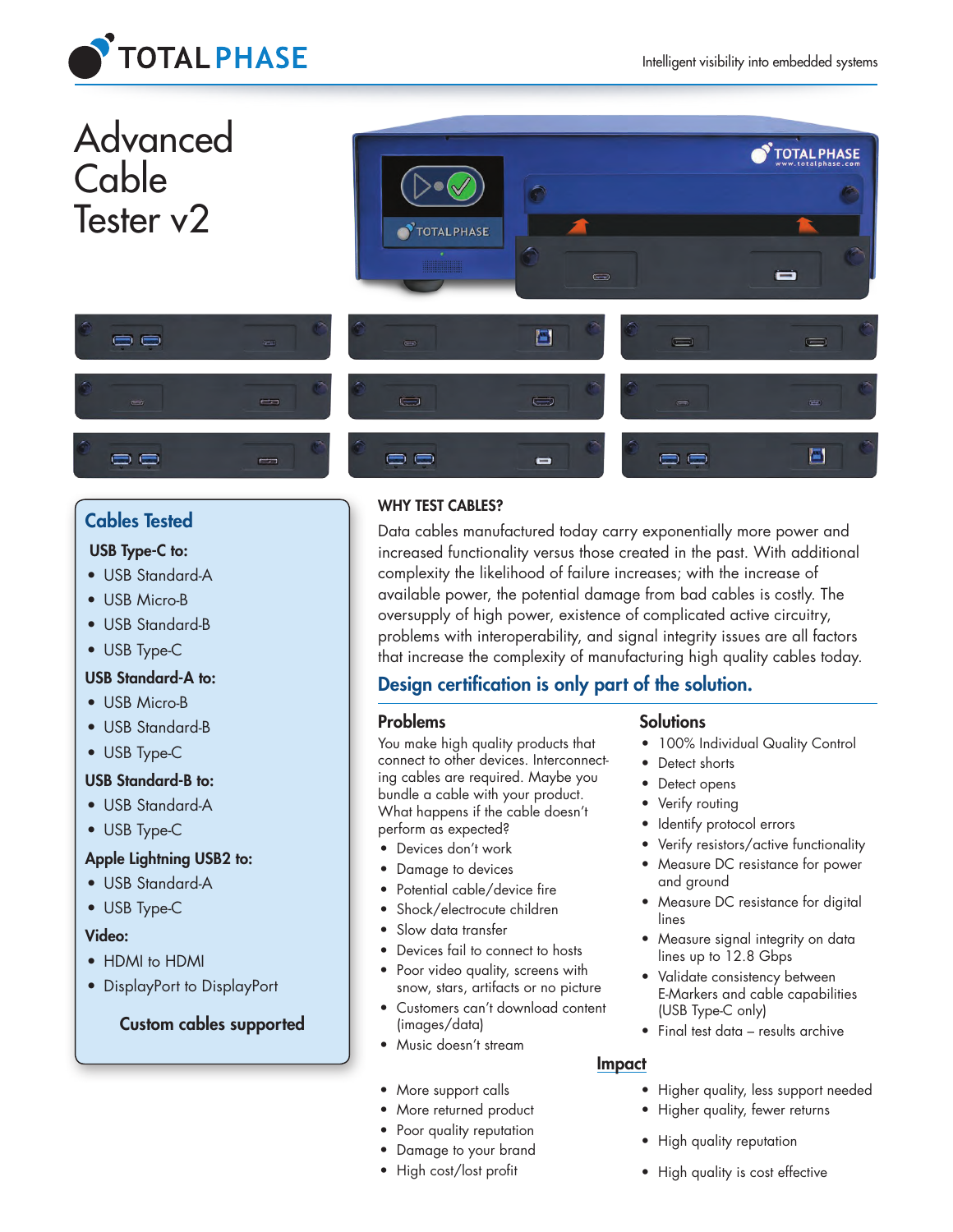



| <b>Status</b> | Group           | Label          | Sources           | <b>Sinks</b>                                                                | Expected<br>Min $(\Omega)$ | Expected  <br>$Max(\Omega)$ | Measured<br>$(\Omega)$ |
|---------------|-----------------|----------------|-------------------|-----------------------------------------------------------------------------|----------------------------|-----------------------------|------------------------|
| w             | GND /<br>Shield | Plug 1 Pin A1  | <b>Plug 1: A1</b> | Plug 1: B1, A12, SHELL,<br><b>B12</b><br>Plug 2: A1, B12, SHELL,<br>B1, A12 | 0.000                      | 0.100                       | 0.026                  |
| ᢦ             | GND/<br>Shield  | Plug 1 Pin A12 | Plug 1: A12       | Plug 1: B1, SHELL, A1,<br><b>B12</b><br>Plug 2: A1, B12, SHELL,<br>B1, A12  | 0.000                      | 0.100                       | 0.033                  |
| W.            | GND /<br>Shield | Plug 1 Pin B1  | <b>Plug 1: B1</b> | Plug 1: A12, SHELL, A1,<br><b>B12</b>                                       | 0.000                      | 0.100                       | 0.026                  |

#### Verification of E-Marker Data (USB Type-C)

| <b>Status</b> | 11<br>Plug | PD Spec Version | 11<br>Packet Type | Expected | Measured |
|---------------|------------|-----------------|-------------------|----------|----------|
|               |            |                 | SOP'              | Present  | Present  |
|               |            |                 | SOP"              | Absent   | Absent   |
|               |            |                 | SOP'              | Present  | Present  |
|               |            | ı               | SOP"              | Absent   | Absent   |

|                         | E-Marker VDOs   |                       |                       |  |  |
|-------------------------|-----------------|-----------------------|-----------------------|--|--|
| Status <sup>14</sup>    | 74<br>Subtype   | Expected              | Measured              |  |  |
|                         | vendor_id       |                       | 0x050D                |  |  |
|                         | modal_supported |                       | true                  |  |  |
| v                       | product_type    | Passive Cable (0b011) | Passive Cable (0b011) |  |  |
|                         | xid             |                       | 0x0447                |  |  |
|                         | productID       |                       | 0x023B                |  |  |
|                         | bcdDevice       |                       | 0                     |  |  |
| ×                       | SS              | USB 3.1 Gen 2 (0b010) | USB 3.1 Gen 2 (0b010) |  |  |
| ×                       | sop_dprime      | false                 | false                 |  |  |
| $\overline{\mathbf{v}}$ | vbus_through    | true                  | true                  |  |  |
| ×                       | vbus current    | Three Amps (0b01)     | Three Amps (0b01)     |  |  |
|                         |                 |                       |                       |  |  |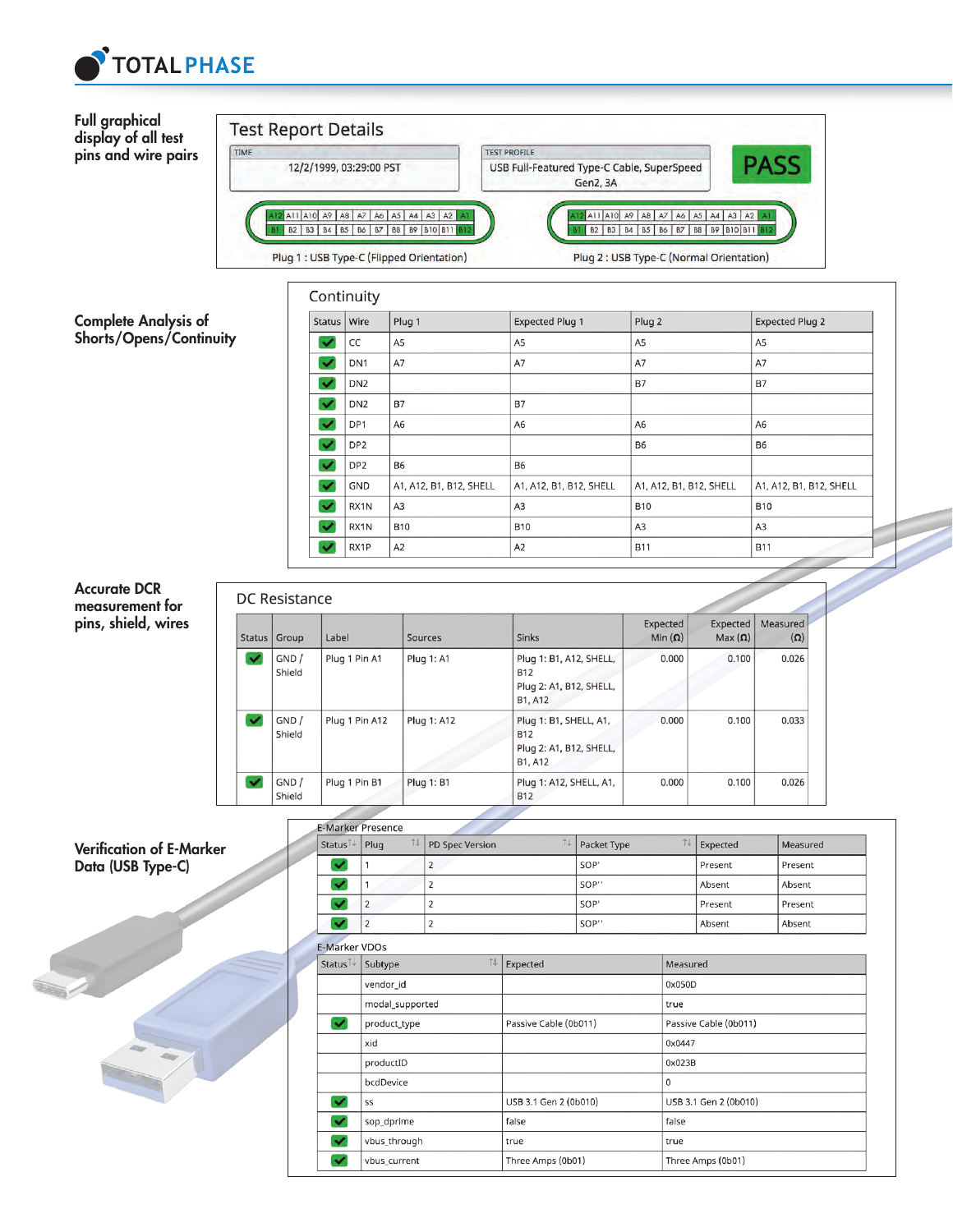## Over 1 million test records stored locally

- Data export for test results
- PDF print test results
- Summary view available
- Instant pass/fail
- Detailed failure analysis
- Easy debug for failures

|                              | <b>Test Reports</b>     | Rows $10 \div$                                                    |  |  |
|------------------------------|-------------------------|-------------------------------------------------------------------|--|--|
| <b>Status</b>                | Timestamp               | Profile                                                           |  |  |
| $\tilde{\phantom{a}}$        | 1/22/2019, 18:29:52 PST | USB Standard-A to Lightning USB2 Cable, > 0.5 meter               |  |  |
| v                            | 1/22/2019, 18:26:46 PST | USB Type-C to Lightning USB2, Cable > 0.5 meter                   |  |  |
| ×                            | 1/22/2019, 18:20:38 PST | HDMI Type-A to HDMI Type A Category 3 with HEAC                   |  |  |
| $\pmb{\times}$               | 1/22/2019, 18:02:33 PST | USB Type-C to USB 3.1 Standard-B                                  |  |  |
| ᢦ                            | 1/22/2019, 17:55:56 PST | USB 2.0 Standard-A to Standard-B                                  |  |  |
| v                            | 1/22/2019, 17:51:08 PST | SuperSpeed USB Standard-A to Micro-B                              |  |  |
| v<br>1/22/2019, 17:46:58 PST |                         | USB 3.1 Standard-A to USB Type-C                                  |  |  |
| v                            | 1/22/2019, 08:59:57 PST | USB Full-Featured Type-C Cable, SuperSpeed Gen2, 3A               |  |  |
| ᢦ                            | 1/21/2019, 18:59:52 PST | Autodetected: USB Full-Featured Type-C Cable, SuperSpeed Gen2, 3A |  |  |

#### Eye Diagrams to verify signal integrity at speeds from 520 kbps to 12.8 Gbps



10 Gbps passing Eye Diagram for USB Type-C to USB Type-C cable

#### Video/Apple MFi/USB Tests

- Accurate/Precise DCR measurement
- Ra/Rp/Rd measurement
- USB PD 2.0/PD 3.0 compatible
- E-Marker verification for USB
- SuperSpeed signal integrity testing



10 Gbps failing Eye Diagram for USB Type-C to USB Type-C cable



## **Design Certification is only part of the solution**

- **The major protocol governing bodies** such as USB-IF, HDMI.org, and VESA have established very strict standards to certify cable designs. Cable design certification only requires that the manufacture and test of a limited representative sample conforms to the industry design specification.
	- The challenge with industry design certification is the impossibility of ensuring that well designed cables are always well manufactured. Ensuring good designs are properly manufactured is the scope of manufacturing quality control. There are two types of manufacturing quality control: IQC (100% individual quality control) or SPC (statistical process control).
- Both methods are excellent; however, more complex designs are heavily impacted by subtle changes in the manufacturing process that can occur over a single shift. Without 100% full manufacturing automation, inconsistencies may significantly impact product quality.
- The Advanced Cable Tester v2 was designed to enable cost effective, full coverage, high speed cable testing at the end of the manufacturing line. Guarantee your cables are manufactured exactly as specified.